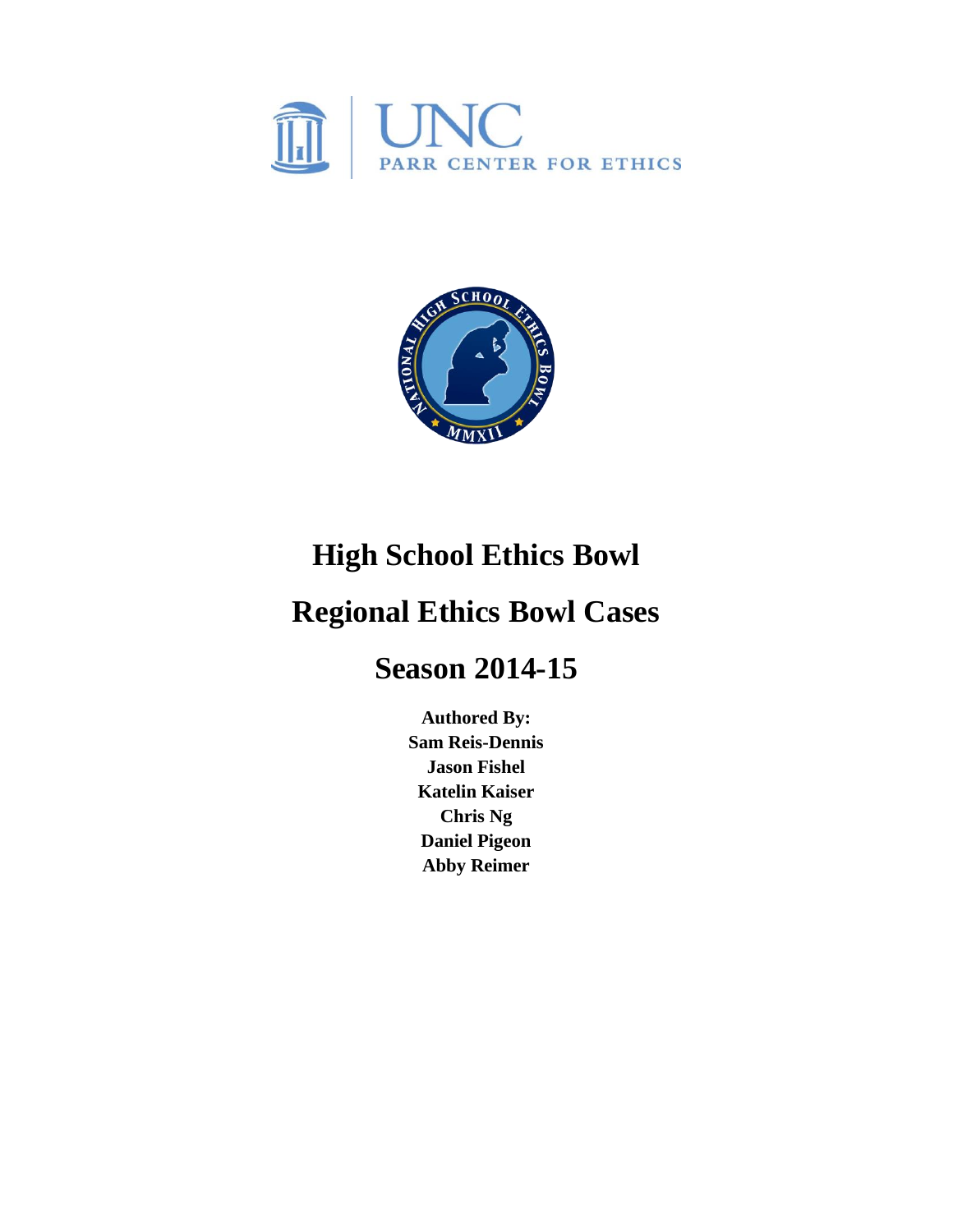#### **1. Copying Homework**

Gabriella and Vivian have been friends for a long time and are now juniors in high school with aspirations to attend top-notch universities. They have four classes together this year, three of which are AP classes. As such, they are extremely busy with their schoolwork. Unluckily, two of their AP courses happen to have tests scheduled for the same day. To make matters worse, homework is assigned in their fourth common course the day before they must take the tests. It is just a simple worksheet, but it must be submitted for a grade. Gabriella is annoyed that she has to take time away from studying for the tests, but it only takes her thirty minutes to complete the assignment. Vivian, however, studies diligently all evening and forgets to do the worksheet. It just slips her mind.

The next day, Vivian realizes that she has forgotten to complete the homework. She knows that getting a zero on an assignment will be detrimental to her overall average and the teacher does not accept late homework. She decides to ask Gabriella if she can copy her answers to the worksheet.

Gabriella is sympathetic to Vivian's situation but has a few concerns. First and foremost, she could get in a great deal of trouble for letting Vivian copy her work—after all, it's considered cheating. In the eyes of many people, including the school administrators, cheating is always wrong, no matter how small of an assignment it is. Gabriella is also frustrated because she took the time to complete the worksheet while Vivian did not. It seems unfair that Vivian had the extra time to study but will still receive full credit as Gabriella. It is not only unfair to Gabriella, but to all of the students in the class who did the homework on their own.

At the same time, it just a menial worksheet—what some students might call "busy work." It doesn't seem the same as plagiarizing an essay, and the benefits Vivian will receive if Gabriella lets her copy the worksheet seem to far outweigh the triviality of the rule being broken. Perhaps more importantly, Gabriella wants to help her friend. She certainly doesn't want to see Vivian's grade damaged over a silly worksheet. If Gabriella says no, she knows that it will really hurt her friendship with Vivian.

- (1) Would it be morally permissible for Gabriella to allow Vivian to copy the worksheet? Why or why not?
- (2) Does the fact that Gabriella and Vivian are good friends influence the ethical analysis of whether or not copying would be morally permissible? Explain.
- (3) Is it ever morally permissible to break rules in order to help a friend? If so, what must the conditions be?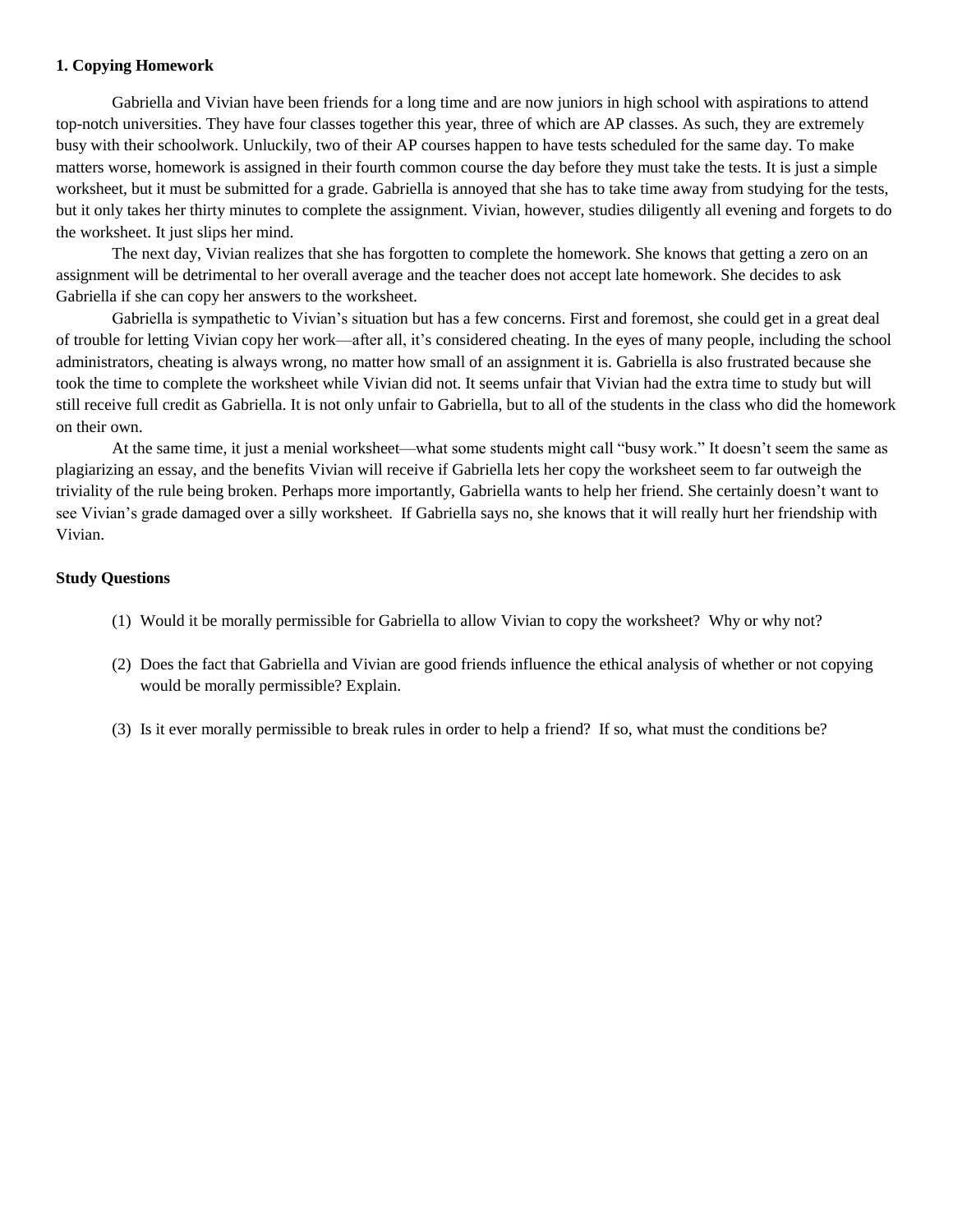# **2. Army Hairstyles**

On March 31, 2014, the United States Army updated regulations to their official appearance and grooming protocol (AR 670-1). The changes establish tougher tattoo, fingernail, and hair and makeup rules, while also outlining how and when Army uniforms should be worn. Soldiers who do not abide by the policy face non-judicial punishment.

New hair regulations for women that were previously authorized are now unauthorized. For example, Chapter 3, Section 2 of the new document states: *"*Examples of hairstyles considered to be faddish or exaggerated and thus not authorized for wear while in uniform, or in civilian clothes on duty, include, but are not limited to, locks and twists (not including French rolls/twists or corn rows no bigger than a quarter inch); hair sculpting (eccentric directional flow, twists, texture, or spiking); buns or braids with loose hair extending at the end; multiple braids not braided in a straight line; hair styles with severe angles; and loose unsecured hair (not to include bangs) when medium and long hair are worn up.<sup>1</sup> Many of these unauthorized hairstyles are common among the Army's population of African American women, numbering 26,700 on active duty<sup>2</sup>.

After 670-1 was published, thousands of soldiers and non-soldiers signed a White House petition calling for the president to order the Army to re-adjust the appearance and grooming policies. Critics cited that the policies were raciallybiased against African American women. The updated appearance and grooming policies were also cited as "white-washed" and as unfairly outlawing natural hair.

Sgt. Jasmine Jacobs, of the Georgia National Guard, who created the White House petition, wrote: "Females with natural hair take strides to style their natural hair in a professional manner when necessary; however, changes to AR 670-1 offer little to no options for females with natural hair...the changes are racially biased, and the lack of regard for ethnic hair is apparent."<sup>3</sup> Additionally, female members of the Congressional Black Caucus wrote this in a letter to Defense Secretary Chuck Hagel, "Though we understand the intent of the updated regulation is to ensure uniformity in our military, it is seen as discriminatory rules targeting soldiers who are women of color with little regard to what is needed to maintain their natural hair $^{,4}$ 

In response, Army Officials have said AR 670-1 applies to all soldiers, regardless of race, maintaining that hair grooming standards are necessary to maintain uniformity within a military population. Officials also defended the process they used to devise the new appearance and grooming policies. Hundreds of women, including African American women, were involved in the process of developing the new female hair policies.

# **Study Questions:**

- (1) If the Army is concerned about maintaining uniformity and professionalism, is it ethical to apply different policies for hairstyle for different gender identities? Should hairstyle policies be genderless?
- (2) Are the new hairstyle regulations discriminatory despite the fact they apply to all soldiers?
- (3) The Army requires uniformity for the safety and protection of soldiers when on the field. To what extend should the military maintain uniformity versus embrace ethnic diversity?
- (4) Could a regulation similar to AR 670-1 be applied in other circumstances? For example, should students, employees and/or athletes have a dress code?

<sup>1</sup> [http://www.apd.army.mil/pdffiles/r670\\_1.pdf](http://www.apd.army.mil/pdffiles/r670_1.pdf)

 $^2$  <http://www.nytimes.com/2014/04/21/us/politics/armys-ban-on-some-popular-hairstyles-raises-ire-of-black-female-soldiers.html>

<sup>&</sup>lt;sup>3</sup> <http://www.armytimes.com/article/20140331/NEWS07/303310051/Black-female-soldiers-say-new-grooming-reg-racially-biased->

<sup>&</sup>lt;sup>4</sup> <http://www.armytimes.com/article/20140423/NEWS07/304230054>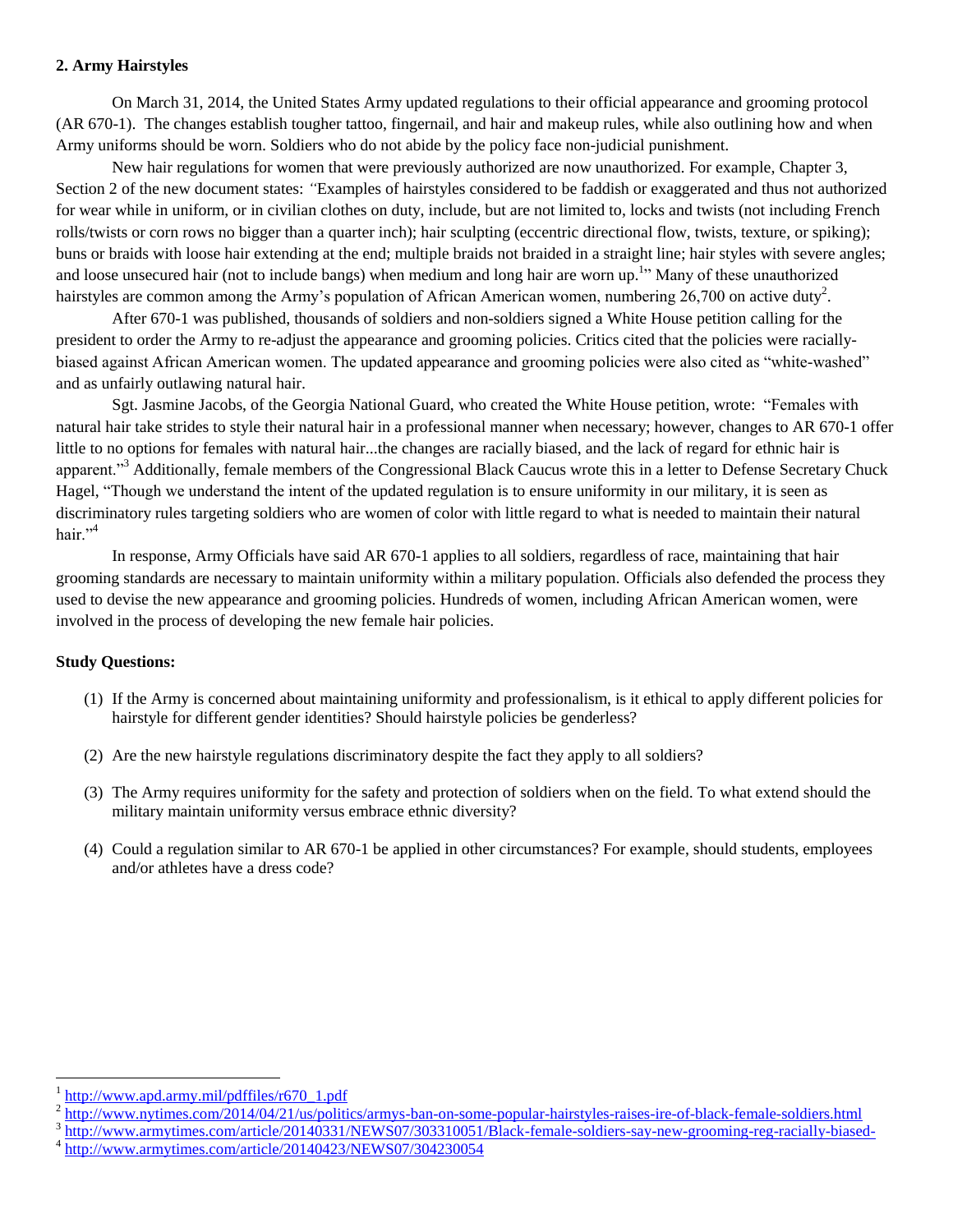#### **3. Dating a Friend's Ex**

Logan's close friend Alex dated Taylor for a year. When Taylor dumped Alex, Alex was devastated. Logan provided support and compassion after the breakup. But after a few months, Logan began to develop feelings for Taylor. After much thought, Logan finally worked up the courage to tell Alex. Furious, Alex told Logan that continued pursuit of the relationship with Taylor would amount to a betrayal.

Logan is no longer sure whether or not it would be ethical to pursue the relationship with Taylor. Logan sympathizes with Alex, doesn't want to be a bad friend, and genuinely cares about Alex's feelings. Logan is worried that dating Taylor could jeopardize a potentially life-long friendship with Alex, and this thought is deeply saddening, especially with no guarantee that the relationship with Taylor will work out. Moreover, Logan is concerned that the situation could become awkward for mutual friends, who might be put in the uncomfortable position of "picking sides" in the dispute.

On the other hand, Logan wonders whether Alex has any right to stand in the way of the budding new romance. "Does a year-long high school relationship really mean this much?" Logan wonders. It's not as if Taylor and Alex were married. In fact, in a certain mood, Logan feels resentful of Alex, wondering whether Alex shouldn't be glad that a close friend has the prospect of a happy relationship.

- (1) Is it morally permissible for Logan to pursue a relationship with Taylor? Why or why not?
- (2) How, if at all, do the characters' genders change the moral dimensions of the case?
- (3) If Logan does pursue a relationship with Taylor, does that make Logan a "bad friend?" What constitutes a "betrayal" of a friend?
- (4) Is Alex's reaction to the Logan/Taylor romance reasonable? Is it morally permissible?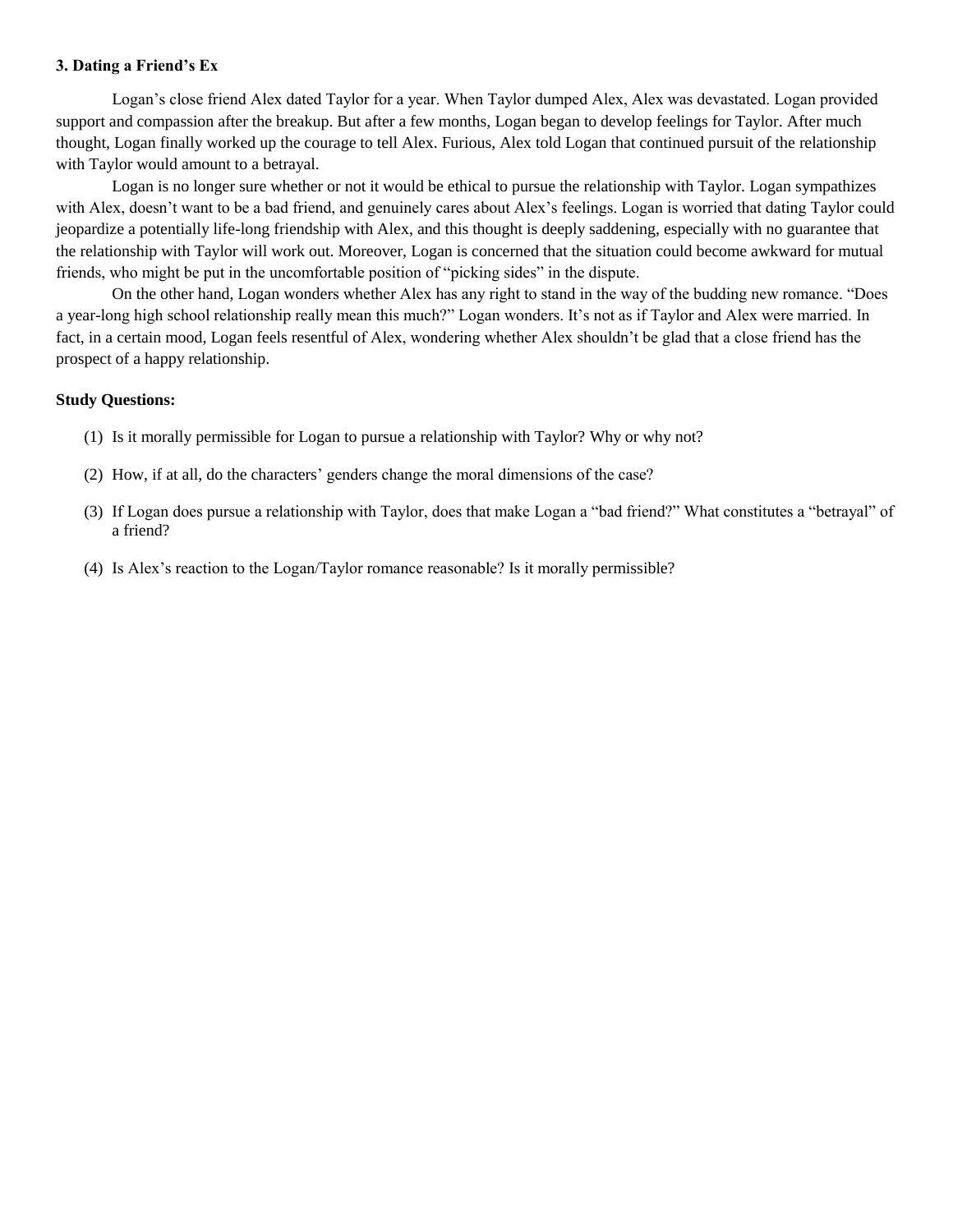#### **4. Immunization Programs as a Cover for Spying Operations**

At the  $41<sup>st</sup>$  World Health Assembly in 1988, a goal was set for the worldwide eradication of polio by the year 2000.<sup>1</sup> The Global Polio Eradication Initiative was undertaken by the World Health Organization (WHO), US Centers for Disease Control and Prevention (CDC), and the United Nations Children's Fund (UNICEF). Today, however, polio is still active in Afghanistan, Nigeria, and Pakistan. In Pakistan, there are 198 known cases of polio.<sup>2</sup>

Polio vaccination programs have a long history of controversy among Muslims in Pakistan. Rumors that vaccinations are a Western plot to sterilize women and that some vaccines contains the AIDS virus have gained traction in recent years.<sup>3</sup> Some Muslims believe that according to Islamic Law vaccines are unclean. WHO and UNICEF have partnered with Islamic scholars and clerics to issue fatwas (legal opinions in Islamic faith) stating vaccinations are safe to help eradicate polio and other diseases. 4

Recently, public health officials from Tulane University, Harvard, John Hopkins, and other universities uncovered proof that the recent increase in polio is connected to a secret spy operation. That is, a polio vaccination program was used by the CIA to help gain information on the whereabouts of Osama bin Laden in Pakistan. In January 2013, a total of thirteen Schools of Public Health wrote to President Obama urging him to stop the use of vaccine programs as cover for spying operations. The universities argued that the practice needed to be stopped to protect humanitarian volunteers and gain back the trust of the Pakistani people, many of whom are vulnerable to polio.

In May 2014, Lisa O. Monaco, assistant to the President for Homeland Security and Counterterrorism, responded to the thirteen Universities by stating the CIA will now, "...make no operational use of vaccination programs, which include vaccination workers."<sup>5</sup>

Since the inauguration of the vaccination-spying program in Pakistan, more than sixty polio workers, humanitarian volunteers, and security personnel have been killed. Pakistani villagers have chased off humanitarian workers in fear of CIA spying. WHO has stated that polio has re-emerged as a public health emergency in Pakistan.<sup>6</sup>

# **Study Questions:**

- (1) Under what circumstances (if any) is the use of an ostensibly humanitarian program for ulterior purposes justified?
- (2) Under what circumstances (if any) should governments provide aid to countries known to harbor terrorists?
- (3) When is it justifiable for a professional (or profession) to neglect the ethical principles they previously agreed to abide by?

<sup>&</sup>lt;sup>1</sup> [http://www.polioeradication.org/content/publications/19880513\\_resolution.pdf](http://www.polioeradication.org/content/publications/19880513_resolution.pdf)

<sup>&</sup>lt;sup>2</sup> [http://www.nytimes.com/2012/07/10/health/cia-vaccine-ruse-in-pakistan-may-have-harmed-polio](http://www.nytimes.com/2012/07/10/health/cia-vaccine-ruse-in-pakistan-may-have-harmed-polio-fight.html?pagewanted=all&_r=1&)fight.html?pagewanted=all& $r=1$ &

<sup>&</sup>lt;sup>3</sup> [http://www.nytimes.com/2012/07/10/health/cia-vaccine-ruse-in-pakistan-may-have-harmed-polio](http://www.nytimes.com/2012/07/10/health/cia-vaccine-ruse-in-pakistan-may-have-harmed-polio-fight.html?pagewanted=all&_r=2&)[fight.html?pagewanted=all&\\_r=2&](http://www.nytimes.com/2012/07/10/health/cia-vaccine-ruse-in-pakistan-may-have-harmed-polio-fight.html?pagewanted=all&_r=2&)

<sup>4</sup> [http://www.nytimes.com/2012/07/10/health/cia-vaccine-ruse-in-pakistan-may-have-harmed-polio](http://www.nytimes.com/2012/07/10/health/cia-vaccine-ruse-in-pakistan-may-have-harmed-polio-fight.html?pagewanted=all&_r=1&)fight.html?pagewanted=all& $r=1$ &

<sup>5</sup> <https://www.documentcloud.org/documents/1164764-monaco-letter-on-vaccine-workers.html>

<sup>&</sup>lt;sup>6</sup> <http://www.theguardian.com/world/2014/may/20/cia-vaccination-programmes-counterterrorism>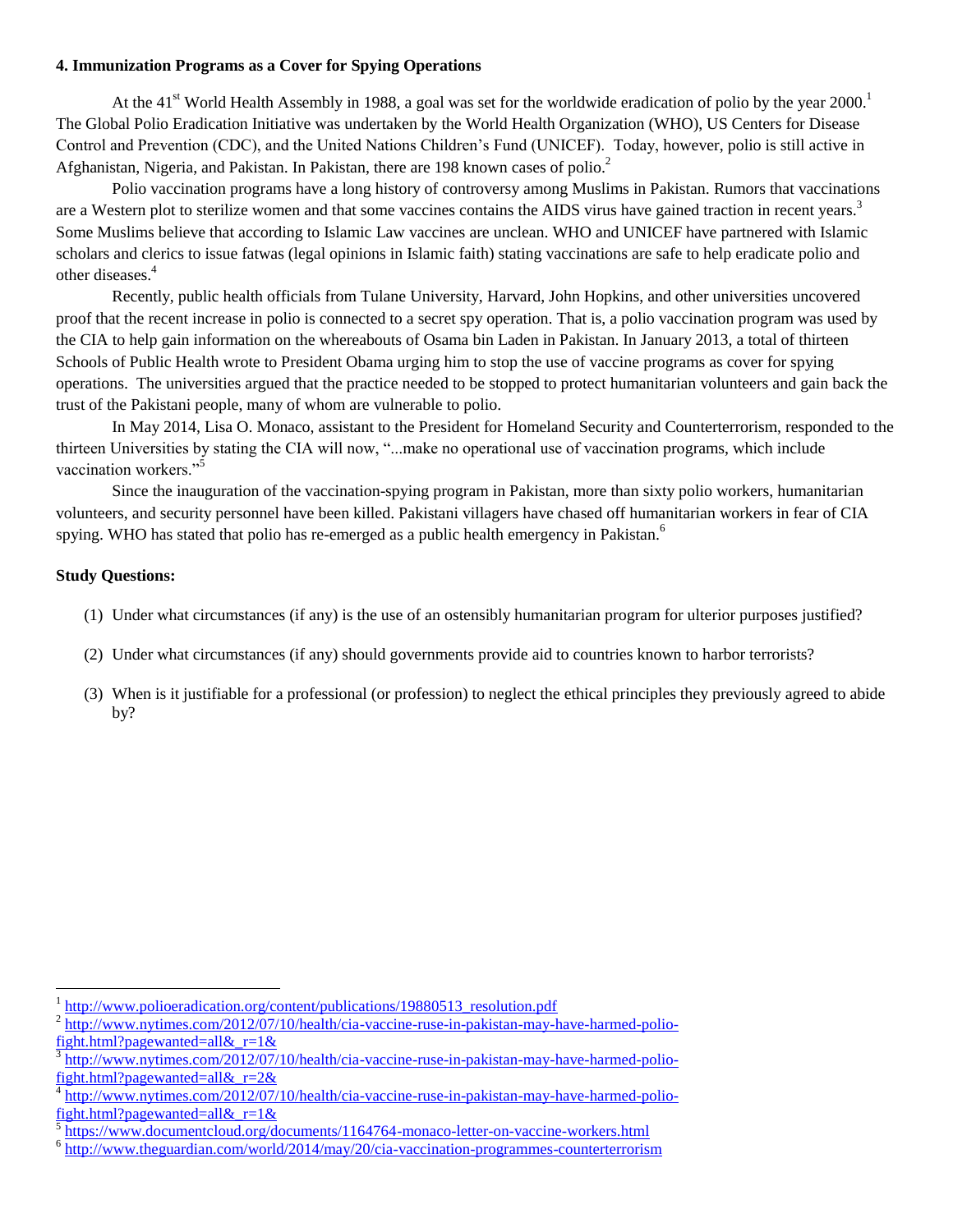# **5. Writing Your Own Letter of Recommendation**

Micah, a high school senior, was starting her college application process. The colleges Micah was applying to required three letters of recommendation. She asked three teachers who knew her skills, academic accomplishments, and personality to write her recommendations. Micah met with each teacher to discuss her intentions for college and supplied the teachers written, detailed information about her achievements, specific examples of her academic work, and courses taken over the years. Micah made her request in August and her applications were due in the beginning of December—giving her teachers plenty of time to write a letter of recommendation.

Two teachers gladly agreed to write a recommendation. Another teacher, Mr. Rutinel—Micah's mentor—said he did not have time to write letters of recommendation. However, Mr. Rutinel told Micah that she could write her own letter which he would edit as needed and submit under his name.

Micah felt uncomfortable about Mr. Rutinel's proposition, but agreed to the plan. Micah talked with a close friend, Cameron, about her situation. Cameron believed Micah should be happy because she could write whatever she wanted, "If Mr. Rutinel is too busy, he probably won't *really* edit your letter." Even though Micah agreed with Cameron—that she had the opportunity to embellish her qualities and academic accomplishments if she wished to—she decided honesty was the best policy.

Micah finished her letter of recommendation for Mr. Rutinel in November. Micah was proud of what she wrote about herself. Mr. Rutinel told Micah it looked good, and said that he would sign the letter, and submit when needed.

Micah then met with another teacher, Ms. Shaw, who had also written her a recommendation. In conversation, Micah told Ms. Shaw about having to write her own letter for Mr. Rutinel. Ms. Shaw believed this situation was wrong and told Micah to take Mr. Rutinel off her list of recommendations. Micah told Ms. Shaw that she would withdraw Mr. Rutinel's letter, but knew this would leave her with only two letters of recommendation. Micah did not know what to do. There was no time to ask another teacher to write an adequate letter and she could not submit her college applications unless there were three letters of recommendation. Micah decided to keep Mr. Rutinel's letter on file.

- (1) In this situation, is it ethical for Micah to lie if she is not harming anyone? Would Micah's situation be different if she did exaggerate on her letter of recommendation?
- (2) Does a teacher have any obligations or duties to their students outside the classroom (such as writing letters of recommendation, providing career guidance, etc.)?
- (3) Ms. Shaw felt it was wrong to ask a student to write her own recommendation letter. If Micah had told Ms. Shaw about her decision to keep Mr. Rutinel's letter, would it be fair for Ms. Shaw to re-adjust her recommendation for Micah, calling her "ethically unconscientious?"
- (4) Under want conditions (if any) is it ethical to write one's own letter of recommendation?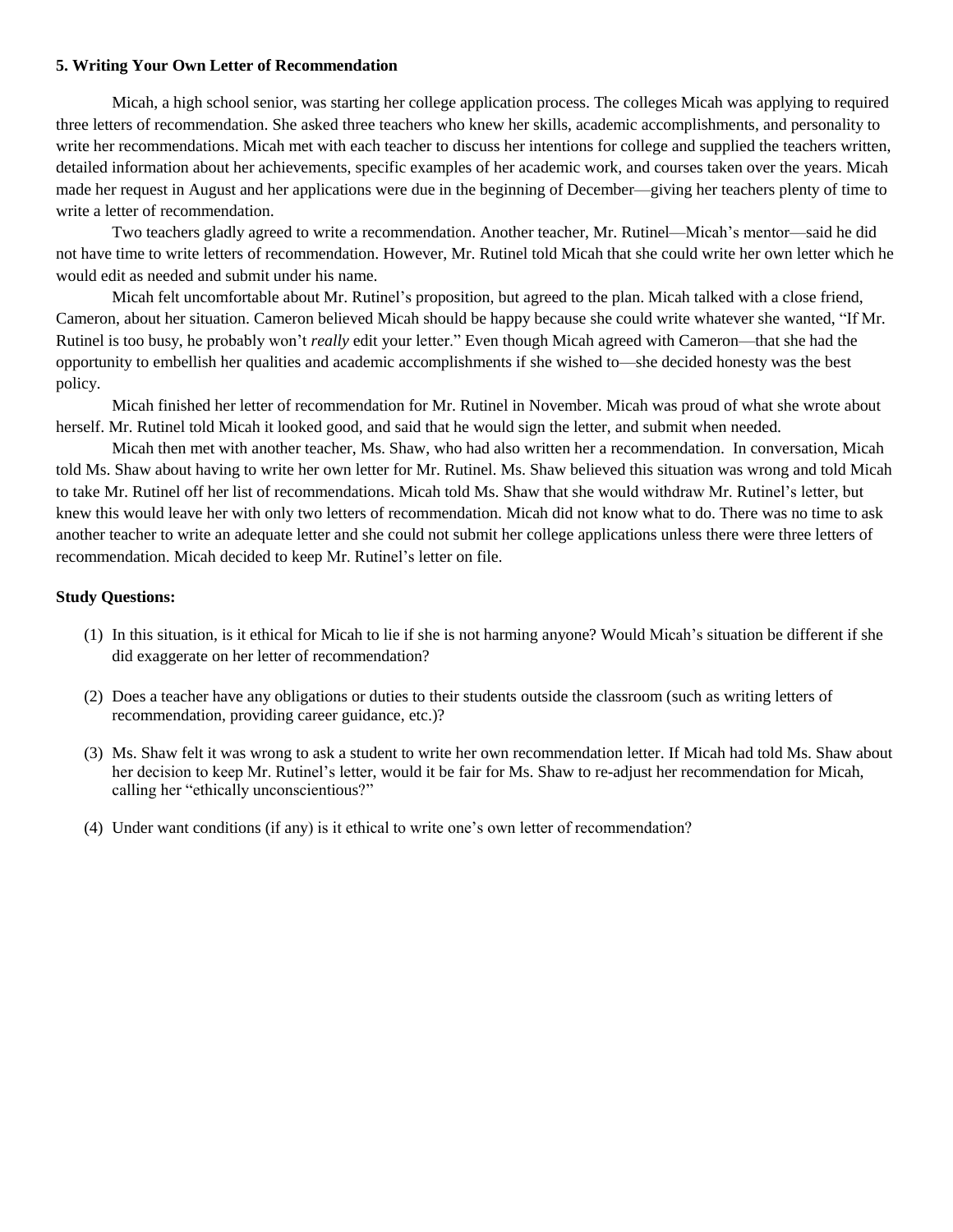#### **6. Heart Attack Grill**

John Alleman, the fifty-two year old unofficial spokesman for the restaurant Heart Attack Grill, died of a heart attack in February 2013. A regular of the restaurant since it opened in October 2011, he genuinely enjoyed the food and advocated for the restaurant even though he was never on the payroll. Alleman reportedly ate at the restaurant nearly every day, despite owner "Doctor Jon" Basso's warnings that Triple Bypass Burgers really weren't everyday food. In fact, in February 2012, a man in his forties went into cardiac arrest while trying to finish a Triple Bypass Burger, and was wheeled out to an ambulance.<sup>1</sup>

The Heart Attack Grill's slogan is "a burger to die for." According to the Associated Press (AP), it gives free meals to people who weigh more than 350 pounds, and has a warning sign that to the Associated Press (AP).

Basso is cited as saying that Alleman's death was a wake-up call of sorts, but said that it would not stop him from selling the calorie-laden burgers. One advantage of his establishment, according to Basso, is that people can feel comfortable at the grill and not worry about being judged because of their unhealthy menu choices. For his part, Basso argues that people are free to buy or not buy the food. In an interview with reporter Betty Liu, he stated "The end result of our eating habits is all around us. It's an obesity epidemic that is killing the world. Do I want others to die at my restaurant? No. Actually I want to wake up one morning and open the door and have no one ever come in again, because maybe the world would have learned the truth. Now, I make good money joking about how bad my food is. But at least I'm honest."

After the first incident, the AP reports, officials for the Physicians Committee for Responsible Medicine, a Washington DC based group, sent a letter to the Heart Attack Grill's owner asking him to "declare moral bankruptcy" and close the restaurant. Advocates of the Heart Attack Grill's right to operate and sell whatever food they like disagree, citing Basso's honesty about how bad the food is for one's health, the clearly labeled caloric content of the food posted where it is easy to see, and warning signs at the entrance of the restaurant.

#### **Study Questions:**

- (1) Should Basso continue to operate the Heart Attack Grill despite the deaths?
- (2) Do people have the right to eat whatever food they want, even if it kills them?
- (3) Does Basso have an obligation to close the restaurant in light of his statement concerning the obesity epidemic?

<sup>&</sup>lt;sup>1</sup> <http://sanfrancisco.grubstreet.com/2013/02/heart-attack-grill-vegas-spokesman-alleman-dies.html>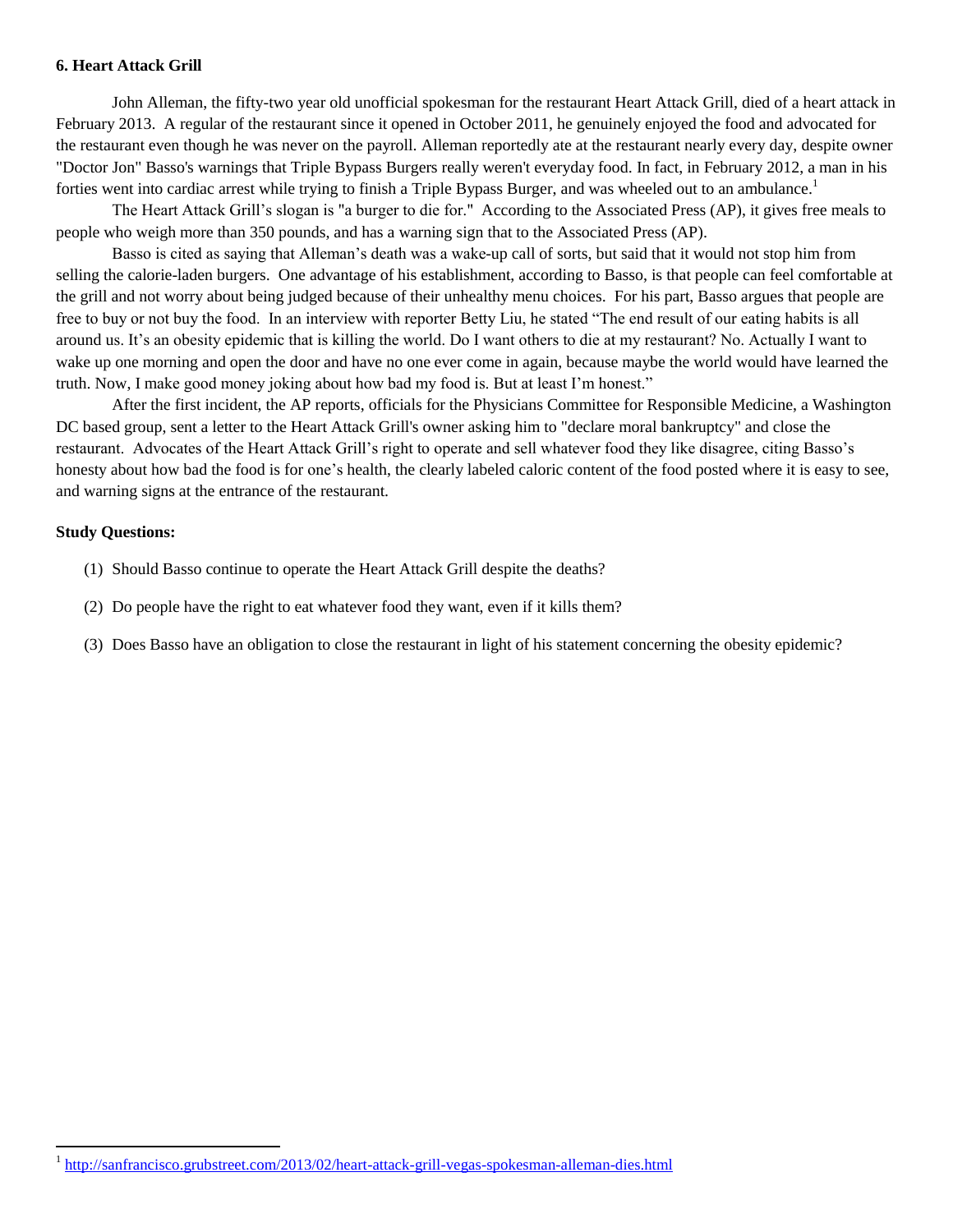# **7. Blocking the Uninsured From Refueling**

According to the prominent U.K. newspaper *The Mirror,* closed circuit television will be used to block uninsured motorists from refueling. This action is spurred by the U.K.'s attempt to curb the number of uninsured motorists in all of Europe. (One in 25 U.K. motorists is uninsured, totaling 1.4 million people. By contrast, according to a 2009 Insurance Research Council report, one in seven drivers in the United States is uninsured.<sup>1</sup>)

The technology involved uses closed circuit television images taken from automatic number plate recognition (ANPR) cameras to record the plate number of a vehicle. Software then cross references the plate number on a vehicle with the database held by the Driver and Vehicle Licensing Authority to check whether the owner of the vehicle is insured or not. A signal is sent to the pump if the driver is uninsured and prevents the pump from fueling the vehicle until the vehicle registers as insured. If the camera fails to log and check the plate number, the pump will not fuel the car.

ANPR cameras are already used on automated toll roads. Toll roads that do not require drivers to stop use the cameras to identify the plate number on the car, cross reference the plate in the relevant licensing database, and calculate the toll owed by the driver of the vehicle. The bill is sent to the address of the plate owner for tolls owed.

Advocates of ANPR camera use argue that the cameras will reduce the number of uninsured drivers and benefit those who have accidents with uninsured drivers. According to *The Mirror,* if everyone in the UK was insured, the families of the 160 people killed and the 23,000 people injured each year in auto accidents involving uninsured motorists would receive compensation as a consequence of ANPR use. They do not currently receive any compensation for those tragedies.<sup>2</sup>

Critics of ANPR camera use argue that as a consequence of the law, gas station personnel may be put at risk because the angry motorists denied gas may direct their anger toward cashiers and other station clerks. The use of ANPR cameras to shut off fuel pumps puts cashiers in the role of law enforcers, but without training and protection. Further, some argue that ANPR cameras violate privacy due to their increased usage; drivers, they argue, are increasingly recorded and tracked without having done anything wrong.<sup>3</sup>

# **Study Questions:**

- (1) Are ANPR cameras a morally objectionable invasion of privacy, and if so, why?
- (2) Should ANPR cameras be used to enforce laws requiring motorists to have insurance when mandatory insurance is already a controversial requirement?
- (3) Would the use of ANPR cameras be morally permissible for use in aiding in the enforcement of other laws pertaining to driving or the use of automobiles?
- (4) Many cities in the US use ANPR cameras at stop lights. Should these cameras be permitted?

<sup>1</sup> <http://www.iii.org/fact-statistic/uninsured-motorists>

<sup>&</sup>lt;sup>2</sup> <http://www.mirror.co.uk/news/uk-news/cctv-at-petrol-stations-will-automatically-stop-758518>

<sup>&</sup>lt;sup>3</sup> <http://www.v3.co.uk/v3-uk/news/2284452/ico-slams-police-for-invading-motorists-privacy-with-unlawful-anpr-camera-use>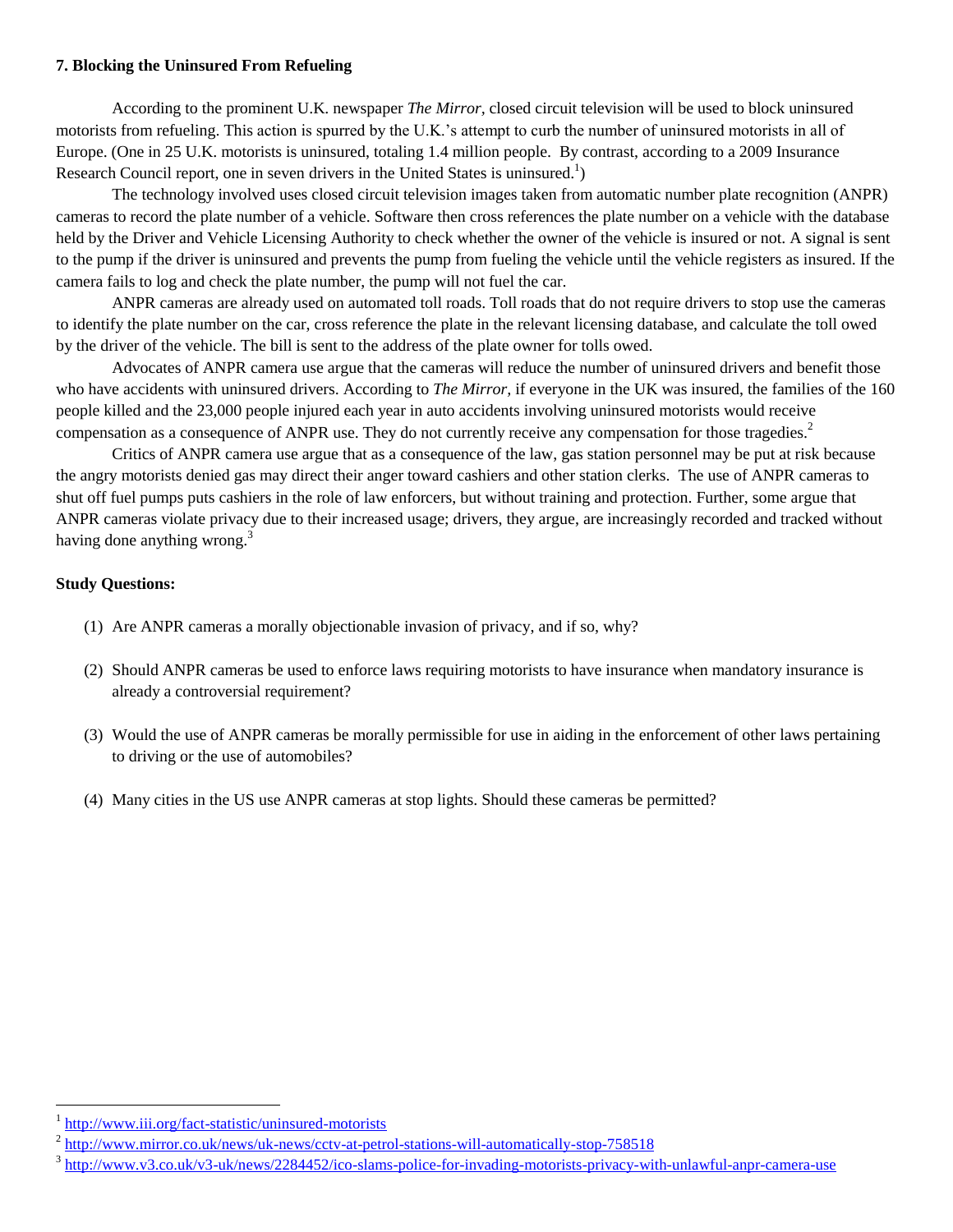#### **8. Hurricane Katrina and Dr. Pou**

During Hurricane Katrina, Memorial Hospital in New Orleans lost power and running water, and was flooded. Dr. Anna Pou and two nurses remained behind to stay with the patients who were too sick to be evacuated from the hospital. After the storm, forty-five bodies were found in the hospital in a makeshift morgue. Critics accused Dr. Pou and the nurses with hastening the death of some patients. After the investigation in July 2006, nearly a year after the storm, Dr. Pou and the nurses were arrested for the deaths of four patients.

Investigators determined that at least 17 patients were injected with morphine or the sedative midazolam, or both. A number of these patients were extremely ill and might not have survived being moved. Several were almost certainly not near death when they were injected, according to medical professionals who treated them at Memorial. An internist's review of their charts and autopsies were commissioned by investigators, but never made public.

Dr. Pou defended her actions, stating that her job during a crisis of that proportion was to ease the pain of her patients. Dr. Pou was indicted with second-degree murder charges, but a grand jury in Orleans Parish refused to indict her; the two nurses were found not guilty of murder.

Today Dr. Pou is an advocate of changing standards of care during emergency situations like those experienced during hurricane Katrina. She stated that informed consent is impossible during disasters and that doctors need to be able to evacuate the sickest or most severely injured patients last—along with those who have Do Not Resuscitate orders—an approach that she and her colleagues used as conditions worsened after Katrina.<sup>1</sup>

# **Study Questions:**

- (1) Did Dr. Pou and the nurses do the right thing in hastening the death of some of their patients during Katrina?
- (2) Should doctors be held to different standards of care during emergency situations?
- (3) Should the sickest be evacuated from hospitals first in emergency situations like Katrina, or should they be last because healthier patients have a better chance of surviving?

<sup>&</sup>lt;sup>1</sup>[http://www.nytimes.com/2009/08/30/magazine/30doctors.html?pagewanted=all&\\_r=1&](http://www.nytimes.com/2009/08/30/magazine/30doctors.html?pagewanted=all&_r=1&)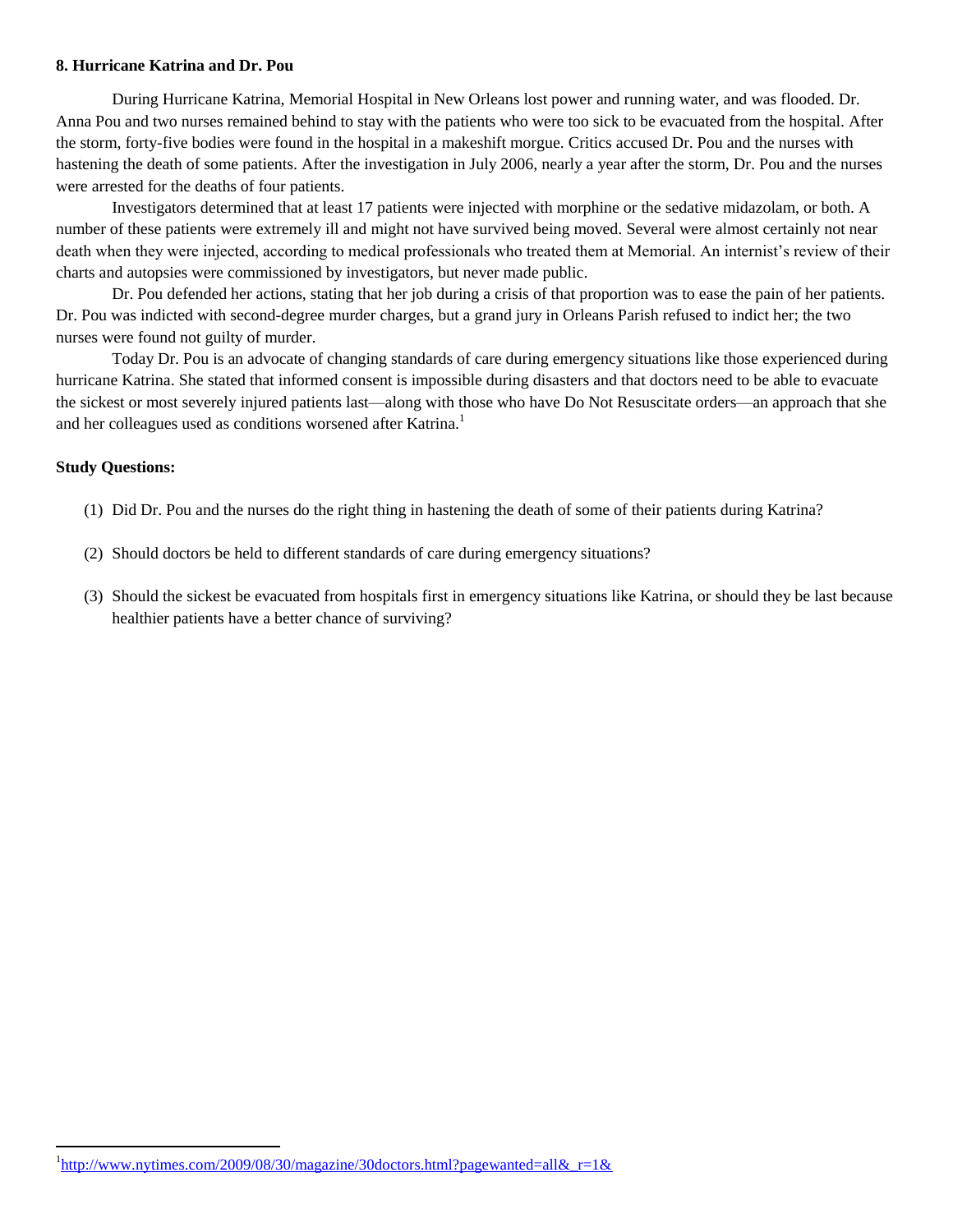#### **9. Lying to Parents**

Noah is a twenty-one year old university student. He excels academically, plays on an intramural sports team, and has a part-time job on campus. His parents are very religious and believe that drinking alcohol is morally abhorrent. Noah, however, has recently started having a few beers at parties on weekends. Contrary to his parents, Noah doesn't see anything wrong with drinking alcohol. Although he never gets drunk or drives under the influence, his family would be infuriated if they found out he was consuming alcohol -- and they would practically disown him if he told them that he sees nothing wrong with it. When confronted by his parents about drinking, Noah is unsure how to respond.

In part, Noah thinks that he should tell his parents the truth about his drinking because he has a right to hold his own beliefs and shouldn't have to hide those beliefs—especially from his parents. Although Noah is very grateful to his parents for his upbringing, he doesn't believe that he must live his life exactly the way they want. In any case, he is only having a few beers at parties. If they love him for who he is, thinks Noah, they will accept him despite their differences.

On the other hand, Noah is certain that if he answers their question honestly, it would be very detrimental to his relationship with his parents, the two people that he loves the most in life. Even if his parents eventually come to terms with his drinking, Noah knows that things will never be the same once he tells them. They will feel betrayed and very hurt. They may even withdraw their financial support for him, which includes paying his tuition and living expenses at university. If Noah just lies, he sometimes thinks, he could avoid a potentially damaging situation.

- (1) Should Noah tell the truth to his parents or should he lie? Which choice is morally superior?
- (2) What moral obligations does an adult child have to her parents?
- (3) Is it morally permissible to tell a lie in order to achieve some greater good? If so, under what conditions?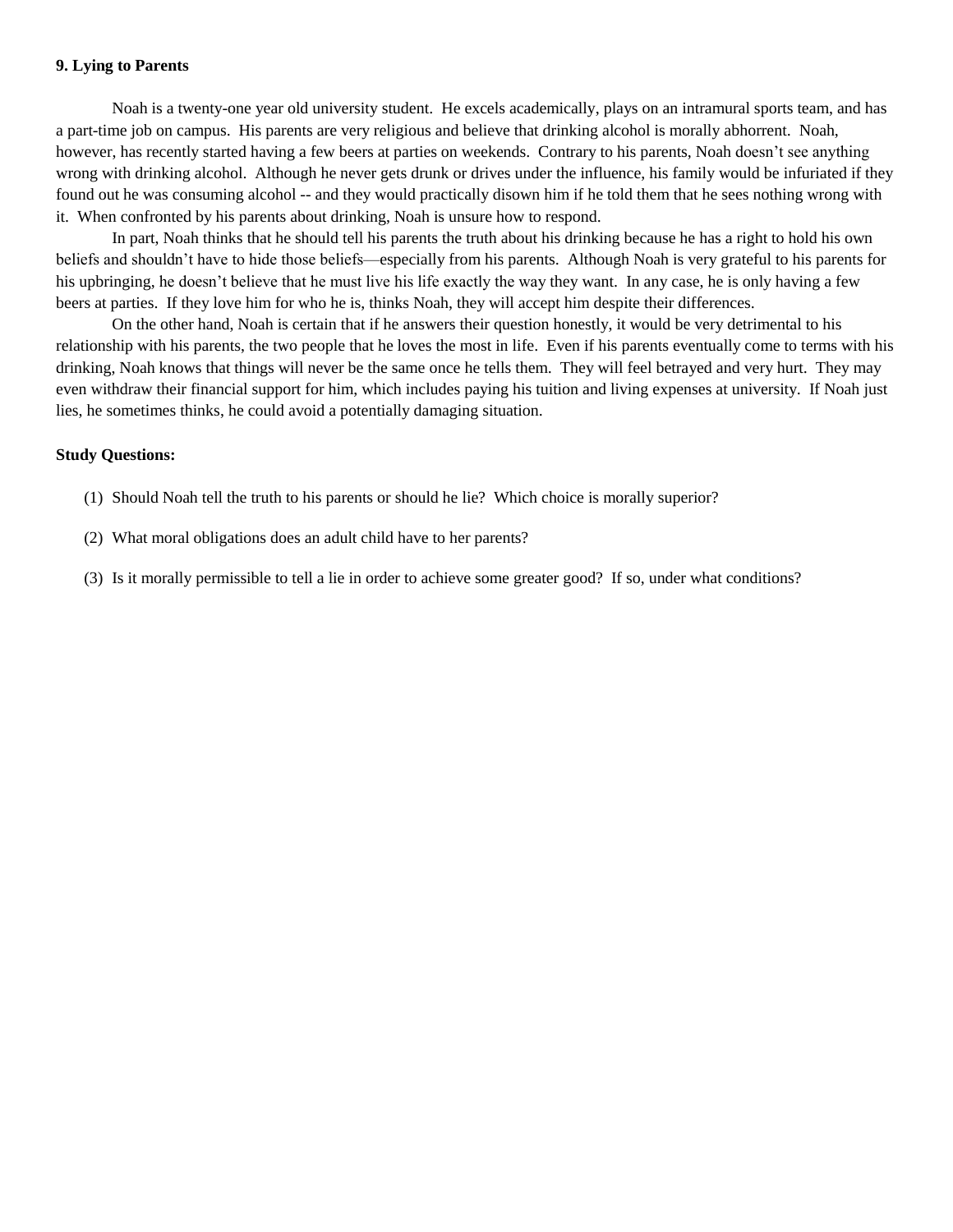#### **10. World Cup Controversy**

Football, or soccer as it's called in the USA, is the world's most popular sport. Every four years, billions of people from all over the planet tune in to support their nation's team during the World Cup. Hosting the World Cup is an honor, especially for countries as crazy about football as Brazil. However, hosting the tournament comes with a number of expensive obligations, such as building new stadiums, improving transportation infrastructure, and preparing accommodation for the millions of tourists the competition brings. According to most estimates, the Brazilian government spent more than \$11 billion in preparation for the 2014 World Cup.<sup>1</sup> Initially, many Brazilians were elated when Brazil was selected to host the 2014 World Cup; for some, that excitement dwindled as the tournament drew near.

Protests took place in cities all over Brazil, with hundreds of thousands of citizens criticizing the government for the enormous amount of money spent in preparation for the tournament. In a nation in which an estimated 11.4 million people live in poverty in *favelas*—slums—that surround major cities in Brazil, many believe that the taxpayer dollars should have been spent on education and health care rather than World Cup projects. Many Brazilians also felt that the government was catering to wealthy tourists rather than fulfilling its moral duty to provide much-needed social services to its own citizens. Those visiting for the World Cup spent huge amounts of money on vacations while ignoring the fact that millions of Brazilians live in poverty. Protestors carried signs with slogans like "The party in the stadiums is not worth tears in the favelas," and one woman stated that "we need better education, hospitals and security, not billions spent on the World Cup."<sup>2</sup>

Others defend the government's spending, saying that the projects provided jobs for the unemployed and increased confidence for future international investment and tourism in Brazil. Brazilian President Rousseff called the grievances of protestors a "false dilemma," claiming that the money spent on preparations for the World Cup did not detract from spending on any social services or welfare programs and noted that the infrastructure built would not be taken home by tourists "in their suitcases."<sup>3</sup> Furthermore, it would have been a grave injustice to deny football fans the right to attend the World Cup on account of Brazil's impoverished state. Individuals may do whatever they please with their time and money. It is also argued that the increased tourism is steering many in the favelas away from crime as new jobs are created.<sup>4</sup> The development the tourists stimulate is actually helping the underprivileged people of Brazil.<sup>5</sup>

# **Study Questions:**

- (1) Was it ethical for the Brazilian government to host the World Cup, when some of the public funds it used could potentially have been spent on improving the nation's education and health care systems? If not, does this mean that only nations with top-notch social services should have the privilege of hosting large international events such as the World Cup?
- (2) Is it morally permissible for the affluent to spend huge sums of money on traveling and attending an event such as the World Cup, when others are living in extreme poverty?
- (3) What obligations, if any, do the wealthy have to those who are not as fortunate?

 $\frac{1 \text{ http://www.cnbc.com/id/101750395#}}{$  $\frac{1 \text{ http://www.cnbc.com/id/101750395#}}{$  $\frac{1 \text{ http://www.cnbc.com/id/101750395#}}{$ 

<sup>2</sup> [http://uk.reuters.com/article/2014/06/23/uk-brazil-worldcup-protests-idUKKBN0EY2NG20140623;](http://uk.reuters.com/article/2014/06/23/uk-brazil-worldcup-protests-idUKKBN0EY2NG20140623) <http://www.bbc.com/news/world-latin-america-22946736>

<sup>3</sup> <http://www.bbc.com/news/world-latin-america-27789775>

<sup>&</sup>lt;sup>4</sup> <http://www.theguardian.com/travel/2013/nov/04/rio-de-janeiro-brazil-favela-tourism>

<sup>&</sup>lt;sup>5</sup> [http://www.forbes.com/sites/ricardogeromel/2013/01/31/eduardo-paes-rio-de-janeiros-mayor-reveals-where-the-money-is-heading](http://www.forbes.com/sites/ricardogeromel/2013/01/31/eduardo-paes-rio-de-janeiros-mayor-reveals-where-the-money-is-heading-to-in-brazil-favelas/)[to-in-brazil-favelas/](http://www.forbes.com/sites/ricardogeromel/2013/01/31/eduardo-paes-rio-de-janeiros-mayor-reveals-where-the-money-is-heading-to-in-brazil-favelas/)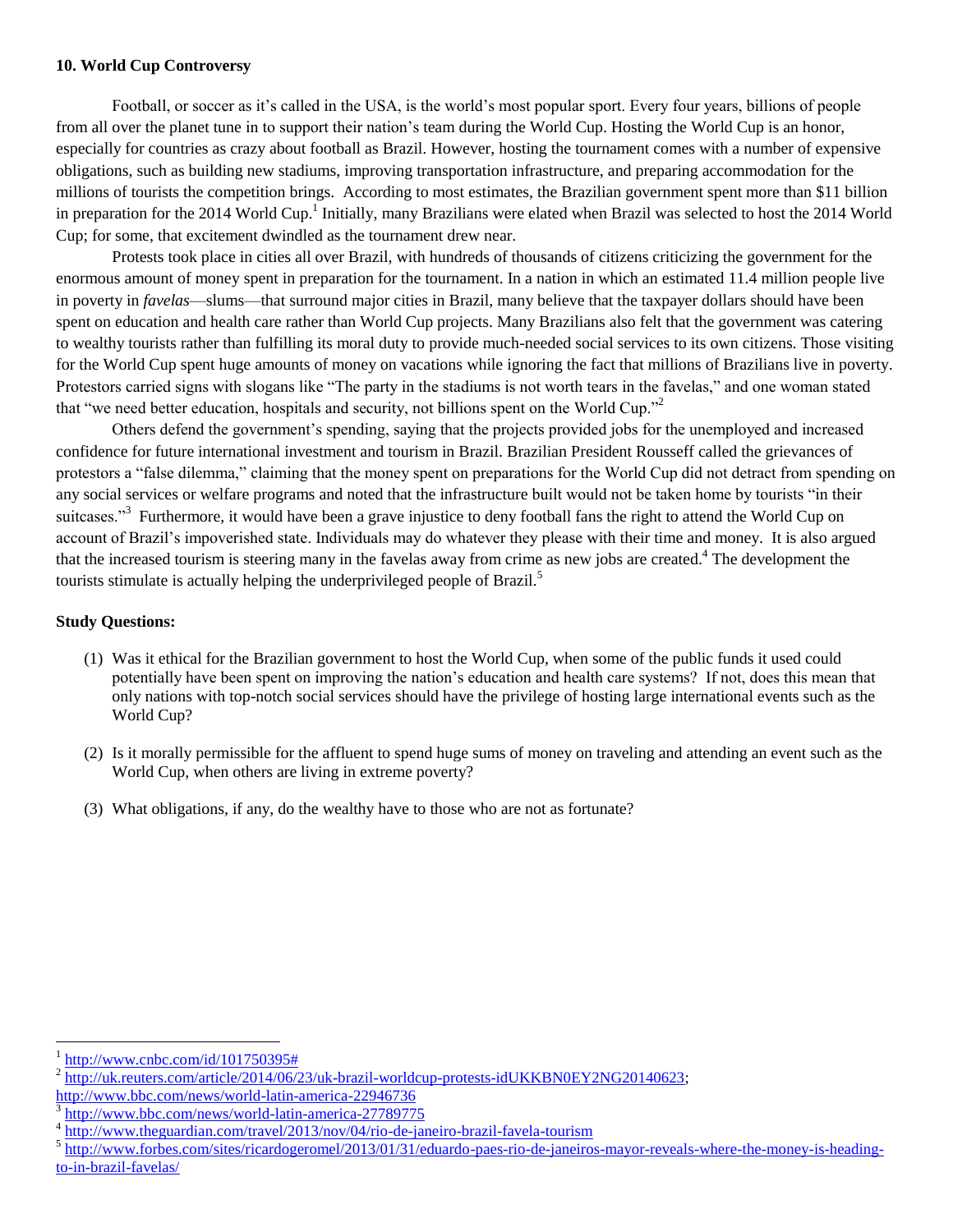#### **11. Drunken Racism**

Four college friends are hanging out one night and decide to have a few drinks. None of them has much experience with alcohol. They're all having a good time until one member of the group, Molly, starts endorsing some stereotypes about a racial minority group. Her friends all tell her to stop, but this only fuels her rant; she goes on and on, her rhetoric becoming more hateful and violent. Finally, to everyone's relief, Molly passes out. The next morning, when the others confront Molly about her behavior, she says she doesn't remember any of it and assures them that her statements are not reflective of her true self. "You know me!" she says, "Of course, I don't really feel that way!"

When Molly's friends discuss her behavior amongst themselves, some differences of opinion emerge. Some of Molly's friends are angry, arguing that Molly is fully blameworthy for her drunken behavior. They want, at the very least, a heartfelt apology and show of contrition. Others, however, are not so sure, noting that usually we are only blameworthy for voluntary actions under our rational control. Still others wonder whether her real crime was simply having rather than expressing racist thoughts.

- (1) To what extent is Molly blameworthy for her rant? Explain.
- (2) Does Molly owe the group an apology? How is the situation different if one of the friends present that night is a member of the group Molly attacked?
- (3) How should Molly's friends react to her claim that her drunken words do not reflect her "true self?"
- (4) Can we be blameworthy for bad thoughts that are unexpressed?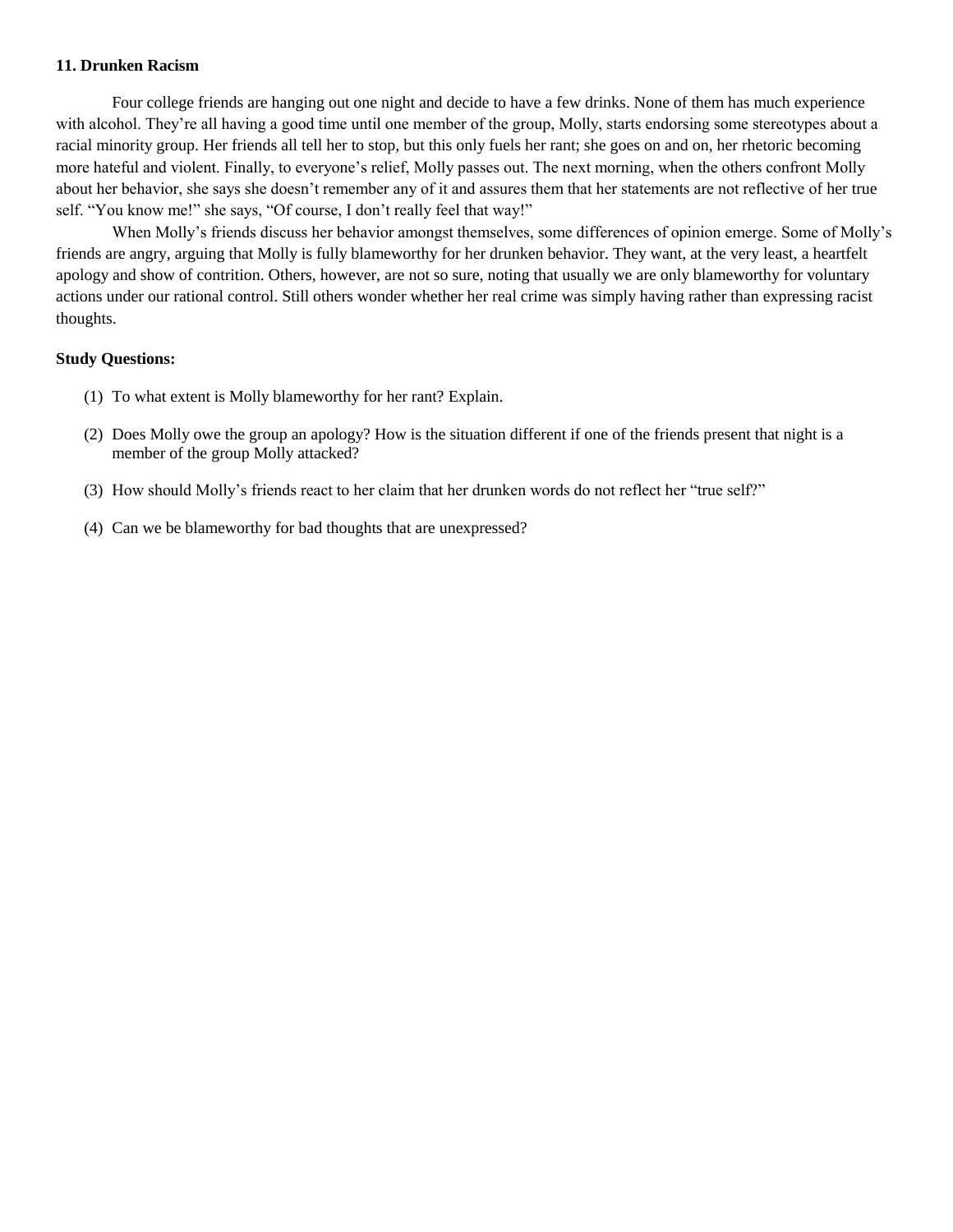# **12. Eating for Free**

Milan is a part-time employee at a local burrito restaurant called Ponchos. She usually works at night after her classes. Milan believes she is a good employee—she shows up on time, is polite to customers, and listens to her managers. The official policy at Ponchos states that employees, not including managers, must pay for food. Managers are allowed to eat one meal for free per day.

Milan is close friends with Kai, one of the managers. Kai is lenient with the employees about Ponchos' food policy, and sometimes lets employees, including Milan, eat for free. As a result, when the restaurant closes at night, Milan often makes herself a burrito and quesadilla without paying for them. Although Milan knows this is against the rules, she believes she is not doing anything wrong because Kai gave her permission. Milan also thinks the food she takes is compensation for not getting paid well. She also knows that leftover food is not saved but thrown directly into the garbage.

Suspecting that employees have been stealing food, Ponchos installed video cameras and announced that employees caught taking food without payment will be fired immediately. Milan is caught on tape, and is fired.

When Milan confronts Kai, who had given her permission to take the food, Kai says that when they're at work, she is a manager, not Milan's friend. Kai does not feel responsible for Milan's firing. Kai believes that Milan was aware of Poncho's policy, and consciously made the decision to keep stealing food.

# **Study Questions:**

- (1) What constitutes stealing? Is Milan stealing even when the food is going to be trashed? If Milan secretly took napkins, plastic-ware, and condiments packages instead of food, should this action be valued the same?
- (2) What moral obligations do managers have to subordinates who are also their friends? Are they different from the moral obligations managers have to subordinates whom they are not friends with?
- (3) It is the manager's responsibility to supervise the compliance of employee rules and ethical standards. When employees violate the rules due to unclear standards, how can ethical lapses between managers and employees be prevented or limited? Provide an example.
- (4) Do restaurants have a responsibility to its employees (managers and staff) to provide a meal? Are there benefits to providing employees with free or discounted meals?<sup>1</sup>

<sup>&</sup>lt;sup>1</sup> <http://www.foodservicewarehouse.com/education/restaurant-management-and-operations/managing-employee-meals-in-the-restaurant/c28034.aspx>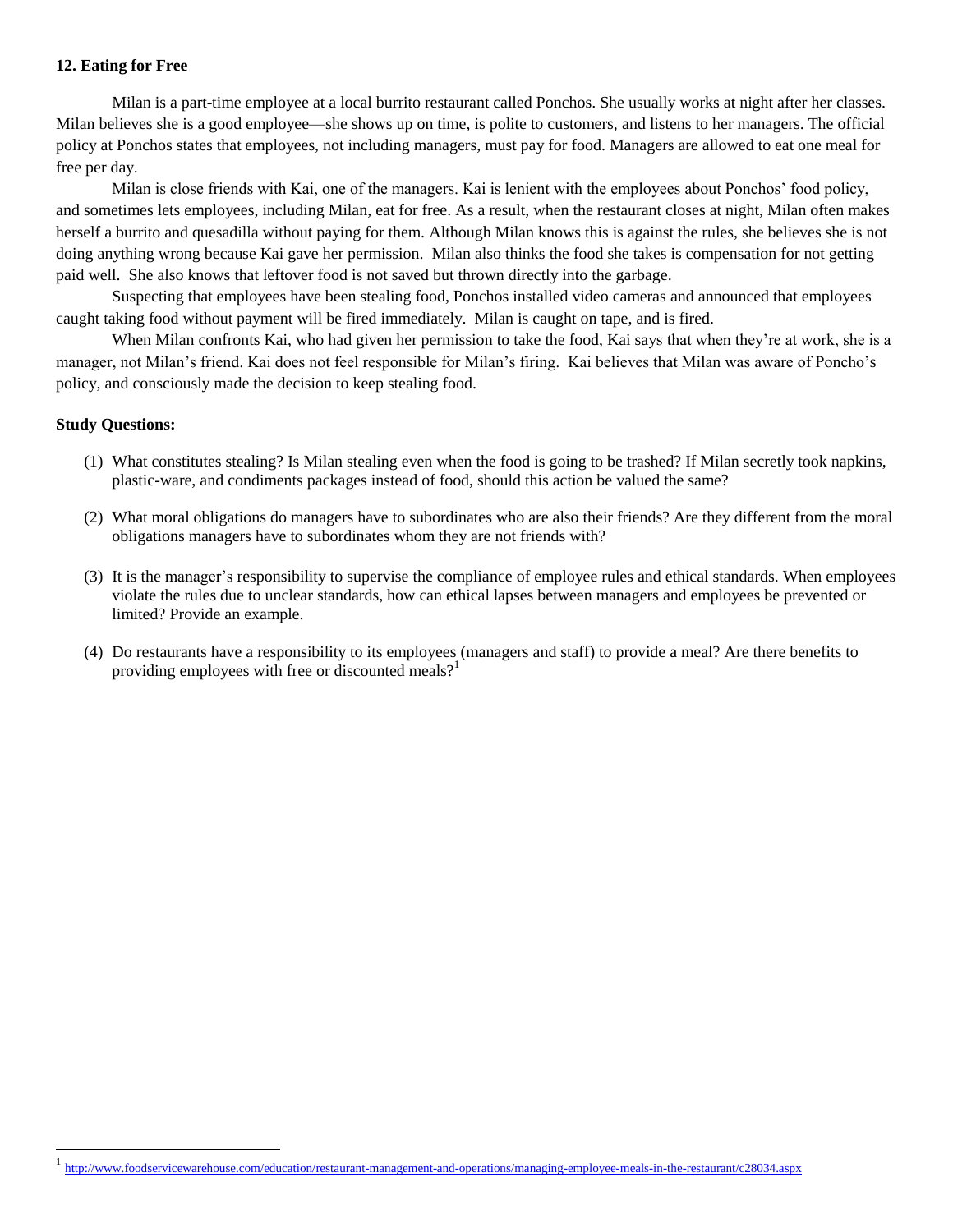# **13. Anti-Depressants For Mentally-Ill Animals**

Your dog won't stop sleeping; he seems morose and uninterested in his usual activities. He's picked up some compulsive habits. He just doesn't seem like himself. For humans, these symptoms would be diagnosed as depression. However, for animals, depression and other mental illnesses are harder to diagnose or are not diagnosed at all. Scientists have increasingly studied mental illness within animals<sup>1</sup>. A 2014 *Wall Street Journal* article featured a veterinarian who worked with gorillas at Boston's Franklin Park Zoo. The veterinarian found that gorillas with mood disorders were successfully treated with "human" psychiatric drugs. In fact, he found that more than half of U.S. and Canadian zoos had treated their gorillas with psychiatric drugs.<sup>2</sup>

Some argue that treating mental illness in animals is a natural extension of treating physical ailments. If an individual's dog has a broken leg, few would argue that medical treatment would be inappropriate. If that reasoning holds, treating depression or mental illness would be reasonable. In "All Animals are Equal," Peter Singer says, "If a being suffers, there can be no moral justification for refusing to take that suffering into consideration."<sup>3</sup>

Critics may argue that animals are not fully rational and autonomous beings and therefore cannot have mental illnesses in the same way humans do. Therefore, humans have no responsibility to treat these illnesses. Further, treatment of mental illnesses in humans ideally requires consent and cooperation of the patient. Critics would argue that animals cannot "consent" to treatment, and therefore ought not be treated.

# **Study Questions:**

- (1) If we assume that non-human animals are capable of having mental illnesses, should they be treated with the same diligence as human mental illness?
- (2) Given that an animal cannot "consent" to taking drugs, is giving them anti-depressants an immoral act?
- (3) To what extent is the moral status of non-human animals the same (or different) from the moral status of humans? In other words, how do our moral obligations to non-human animals compare to or contrast with the moral obligations to humans?
- (4) How does the rationality and autonomy of a being (human or non-human animal) relate to the obligations we owe it?
- (5) Considering that babies and children are not fully rational and autonomous beings, how do our obligations to babies and children compare to non-human animals?
- (6) How do the interests of non-human animals compare to the interests of humans?

<sup>1</sup> <http://www.psychologytoday.com/blog/animal-emotions/201111/do-wild-animals-suffer-ptsd-and-other-psychological-disorders> 2

<http://online.wsj.com/articles/when-animals-lose-their-minds-1402084124>

<sup>&</sup>lt;sup>3</sup> <http://www2.webster.edu/~corbetre/philosophy/animals/singer-text.html>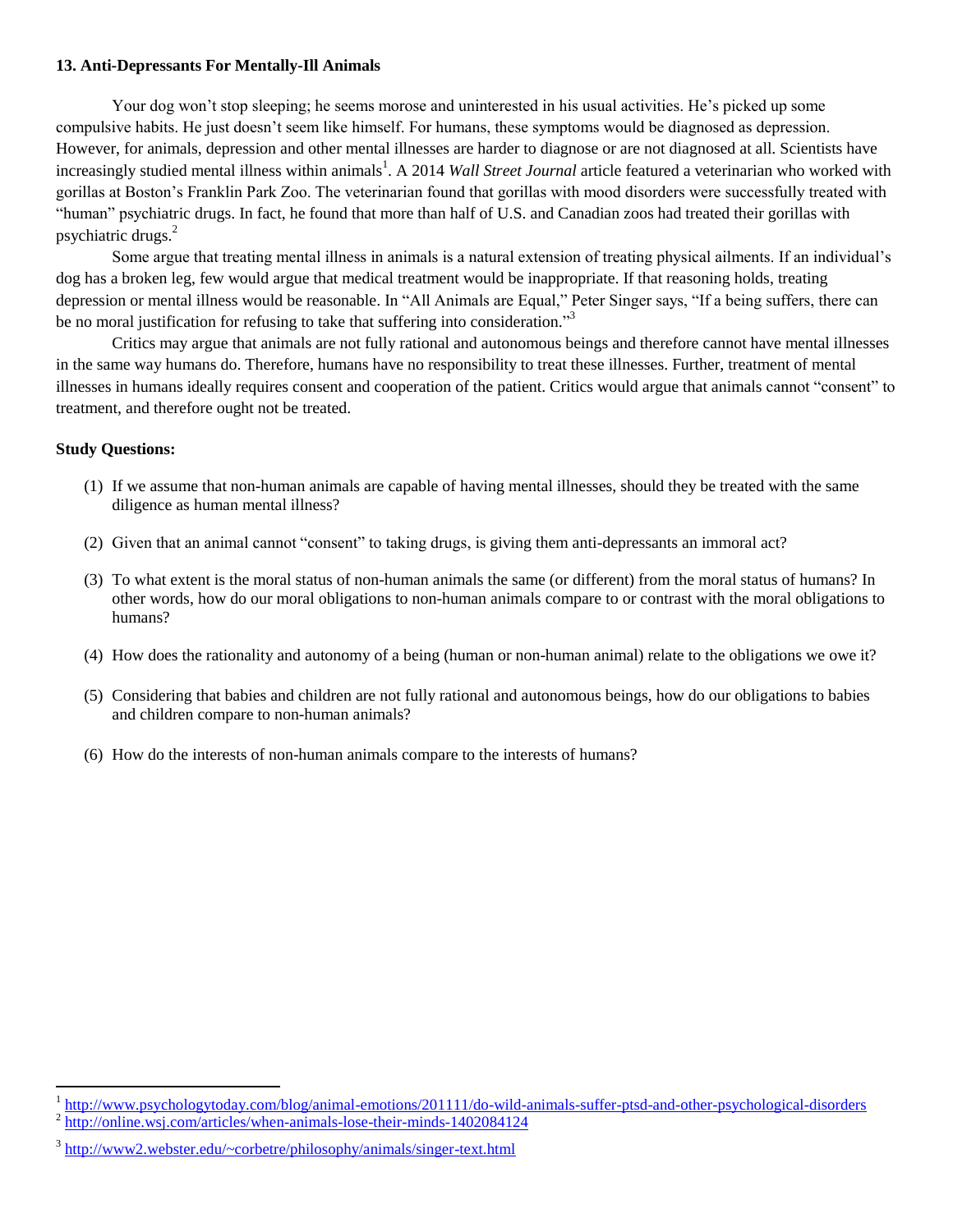# **14. Photo-Shop Fiction**

In January 2003, controversy erupted over the *GQ* magazine cover featuring Kate Winslet in which she was airbrushed and digitally-altered to look leaner. Photo-shopping in advertising has triggered strong public backlash, and as of 2011, it was denounced by the American Medical Association.<sup>1</sup> This medical and public opinion has spurred political action — nationally and globally. In 2009, French parliament member Valerie Boyer proposed a law that would require labels on retouched images. $2$ That same year, political leaders tried and failed to ban all photo-shopping in the U.K.<sup>3</sup> In 2011, the U.K.'s National Advertising Division banned retouched Maybelline and Lancome advertisements, saying the advertisements misled consumers about the cosmetic products' benefits.<sup>4</sup>

There are two main arguments supporting government intervention in advertising retouching. First, retouching misleads the consumer on product quality and benefits. Second, photo-shopping contributes to low self-esteem and body-image disorders.

Some critics of government regulation on photo-shopping argue that laws would intrude on a business's right to advertise its product, or on its right to free expression. Further, some critics say that individual consumers, not the government, have the responsibility to separate reality from photo-shop fiction. "We know when images are spurious — no paternalistic formal disclaimer needed," Amanda Fortini wrote in a 2010 *New York Magazine* article, "The problem isn't altered photographs; it's our failure to alter our expectations of them."

# **Study Questions:**

- (1) Do businesses, or only individuals, have a right to freedom of speech and expression?
- (2) Does the right to freedom of speech and expression have any limits? If so, what kinds of limits ought there be, and how are they justified?
- (3) If photo-shopping does have negative psychological effects, does the government have a duty to minimize these harms?
- (4) When (if ever) does photo-shopping constitute deception? Explain.

<sup>1</sup> [http://www.nydailynews.com/life-style/fashion/ama-takes-stand-photoshop-medical-association-altering-contributes-unrealistic](http://www.nydailynews.com/life-style/fashion/ama-takes-stand-photoshop-medical-association-altering-contributes-unrealistic-expectations-article-1.126921)[expectations-article-1.126921](http://www.nydailynews.com/life-style/fashion/ama-takes-stand-photoshop-medical-association-altering-contributes-unrealistic-expectations-article-1.126921)

<http://arstechnica.com/tech-policy/2009/09/france-considers-warning-label-on-photoshopped-imagery/>

<sup>&</sup>lt;sup>3</sup>[http://nymag.com/thecut/2010/08/photoshop\\_retouching.html](http://nymag.com/thecut/2010/08/photoshop_retouching.html)

<sup>&</sup>lt;sup>4</sup> <http://nymag.com/thecut/2011/07/julia-roberts-ad-banned.html>